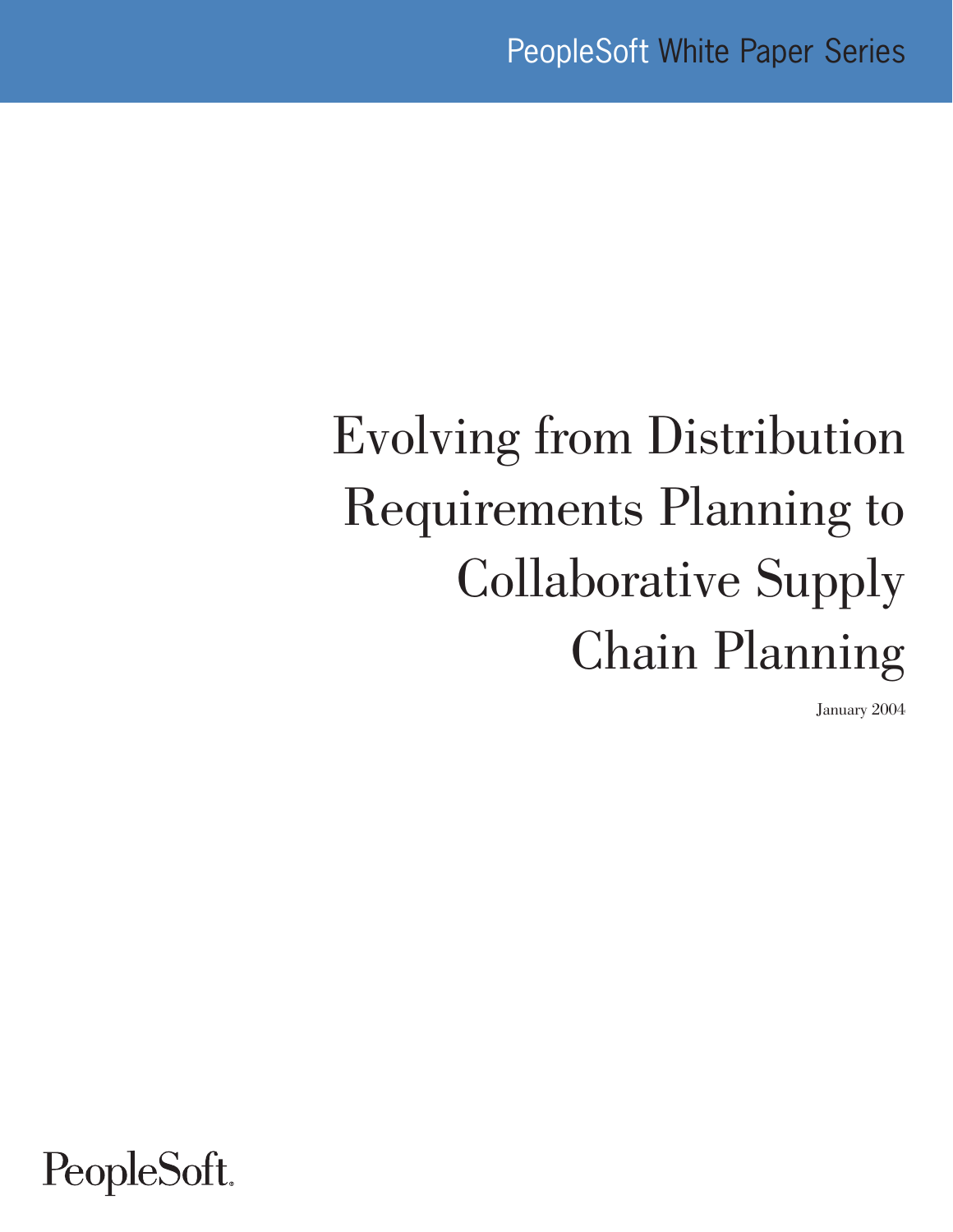# **Introduction**

Distribution and logistics managers are faced with managing increasingly complex supply chain networks, which include multiple suppliers, manufacturing sources, warehouses, and transportation providers, not to mention a multitude of product variations. Coordination among these disparate players is key to your success. It is no longer acceptable to create plans for only one enterprise.

Traditional distribution requirements planning (DRP) tools are not up to today's planning challenge. DRP creates distribution plans without considering the costs and constraints that exist within logistics networks. Furthermore, DRP isn't linked to the plans created by manufacturers, suppliers, or customers.

This white paper introduces the concept of collaborative supply chain planning as the logical evolution to replace traditional DRP and expand the planning process to include manufacturers, suppliers, and customers. The result is a plan that considers constraints such as supplier, production, storage, and transportation capacities. It is a plan that uses all resources and takes an end-to-end view of the supply chain.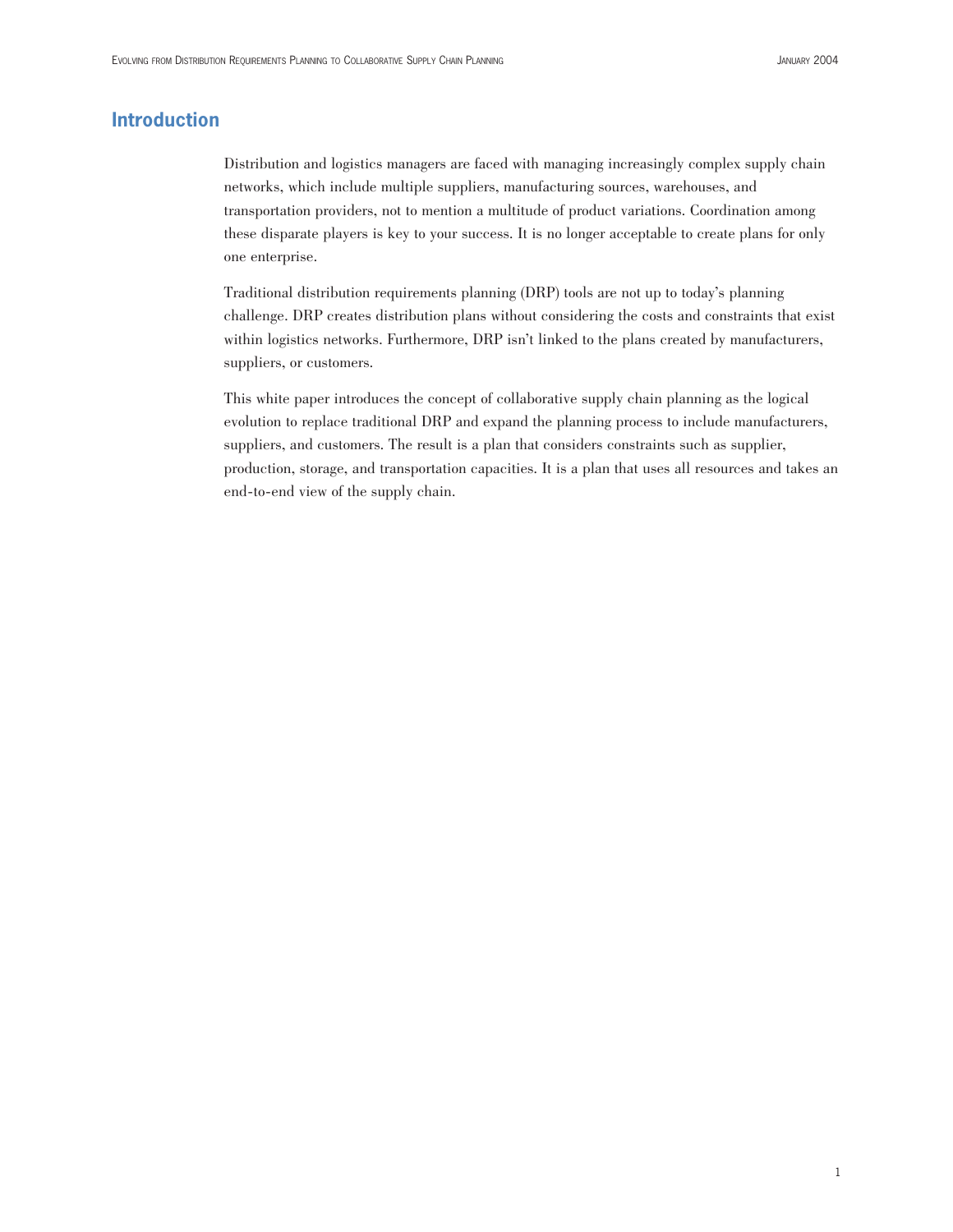# **Why Is Traditional DRP Not Enough?**

Traditional DRP is no longer a viable option for distributors and manufacturers today. Some of the reasons include unconstrained planning, fixed safety stock, fixed deployment networks, poor response to changes, no message prioritization, limited visibility outside the enterprise, and zero collaboration.

#### **Unconstrained Planning**

DRP doesn't consider the real constraints that exist within distribution networks. These constraints include limited transportation capacity and schedules, limited storage space, and the ability of manufacturers and suppliers to satisfy requirements. DRP simply generates a plan based on forecasted customer demand and safety stock policies and assumes the actions required to execute the plan will be taken.

# **Fixed Safety Stock**

DRP assumes safety stock levels are a fixed quantity. There is no ability to vary safety stock policies through time to maintain a constant service level. Sometimes there isn't enough inventory. Other times there is excess. It is a no-win situation.

#### **Fixed Deployment Network**

DRP instructs products to be deployed based on a predefined set of sourcing options. Products move across fixed lanes without considering alternative sourcing possibilities (such as product availability in another warehouse), lane capacities (such as truck unavailability), or the ability to optimize the movement of products across lanes (such as pulling in deployments to fill a truck).

#### **Inability to React to Changes**

DRP systems typically run in overnight or weekend batch jobs. However, customers can change orders minute-by-minute, and the availability of products can change at a moment's notice. DRP can't possibly react to these changes, which leaves planners having to guess what to do next. Even if the DRP program could be run in real time, the plans it generates wouldn't recommend optimal actions to take or prioritize those actions.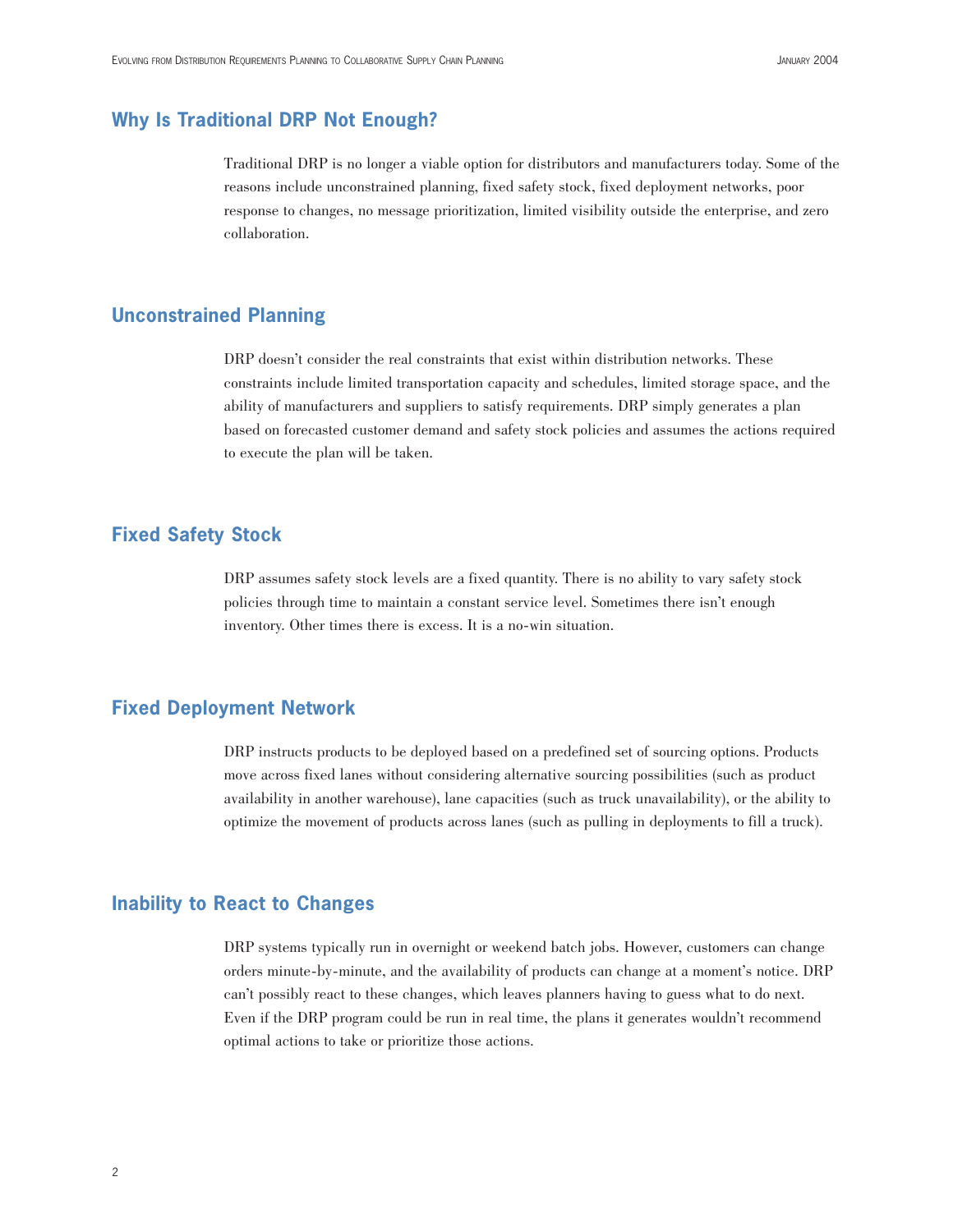# **Inability to Prioritize Messages**

DRP systems may be able to notify planners to take a variety of actions, but they cannot prioritize those actions. Important tasks go unnoticed while irrelevant tasks are performed with no measurable effect on the business.

# **No Visibility Outside the Enterprise**

DRP systems plan within the enterprise. The best installations can plan an entire distribution network, but they don't include suppliers, manufacturers, or customers in the process.

# **Zero Collaboration**

DRP systems aren't enabled for collaboration. Planners can't easily share information between sites or with customers and suppliers.

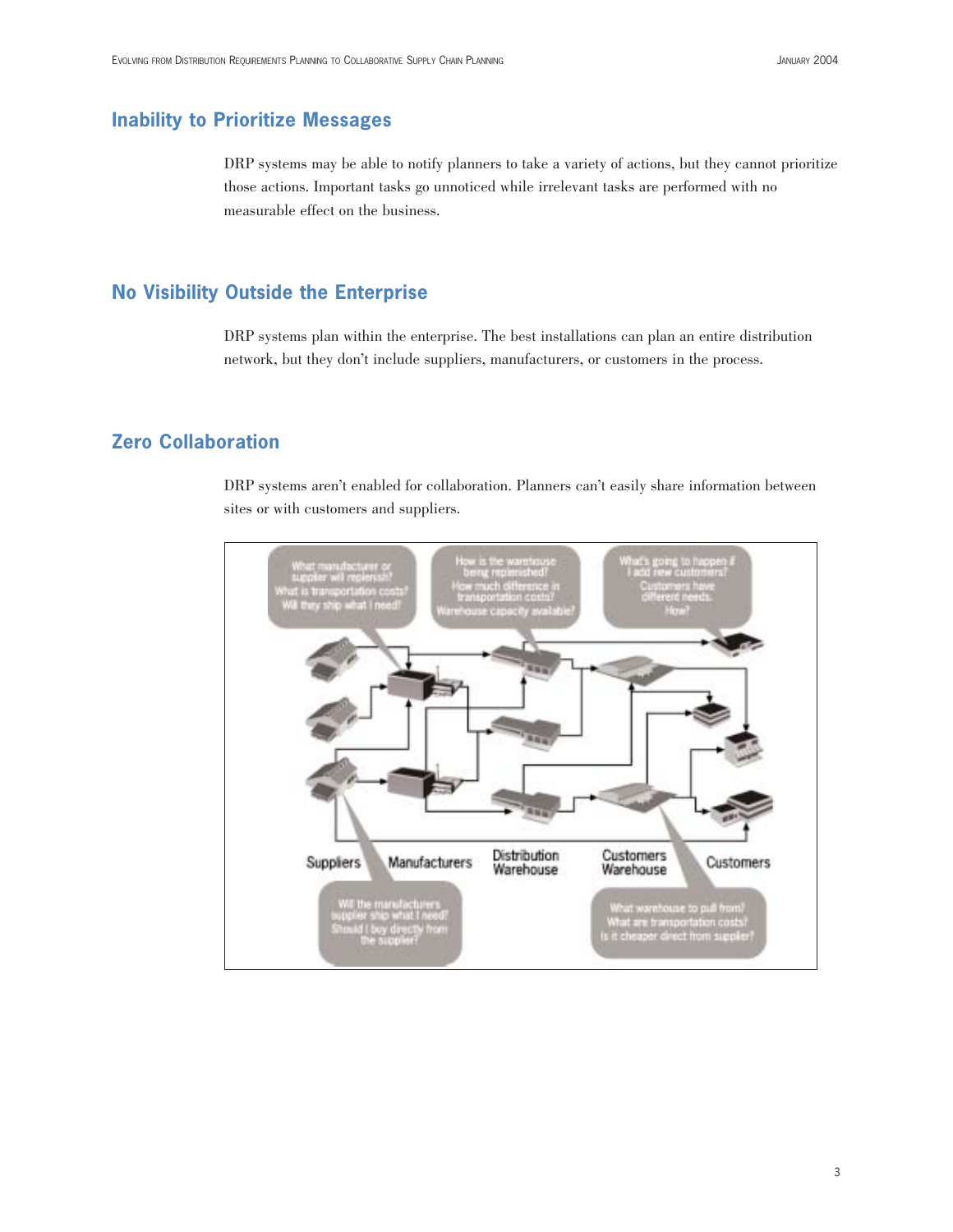# **Traditional DRP Requires Many Manual Processes**

Traditional DRP requires the performance of many manual processes to meet customer demand. This proliferation of manual processes creates an endless iteration of longer cycle times, higher distribution costs, and reduced profit margins. Customer service and customer satisfaction suffer, which can further erode profits.

What if there was better solution? What if there was a solution that could incorporate all areas of the supply chain, and in the process, lower your costs and improve the bottom line? Such a solution would provide:

- A plan that considers all the necessary costs and constraints.
- A system that dynamically creates variable safety stock allocations in the network.
- A process that optimizes the distribution network.
- A system that produces actions and alerts that are meaningful, prioritized, and related to all levels of the plan.
- A plan that provides complete visibility and collaboration across the supply chain.
- A process that optimizes the distribution network.
- A system that produces actions and alerts that are meaningful, prioritized, and related to all levels of the plan.
- A plan that provides complete visibility and collaboration across the supply chain.

# **Consider All Costs and Constraints**

The reality is that every distribution network has constraints and each action taken within the network has a cost. Systems that consider constraints can generate feasible plans. Traditional DRP doesn't recognize constraints. Collaborative supply chain planning not only respects constraints, but also understands cost and profit objectives. Meeting objectives without violating constraints allows the creation of an optimal distribution plan that is much better than traditional DRP.

Storage, handling,and transportation are among the constraints considered by collaborative supply chain planning systems. The systems also consider such factors as transportation costs and opportunity costs.

**Storage constraints.** Is there room in the warehouse to store shipped product? Are there alternative locations where the product can be stored?

**Handling constraints.** Are the appropriate resources available to unload, move, put away, and pick the product at the source and destination locations?

**Transportation constraints.** Is there sufficient capacity to ship the product in the preferred mode of transportation? What about alternative modes?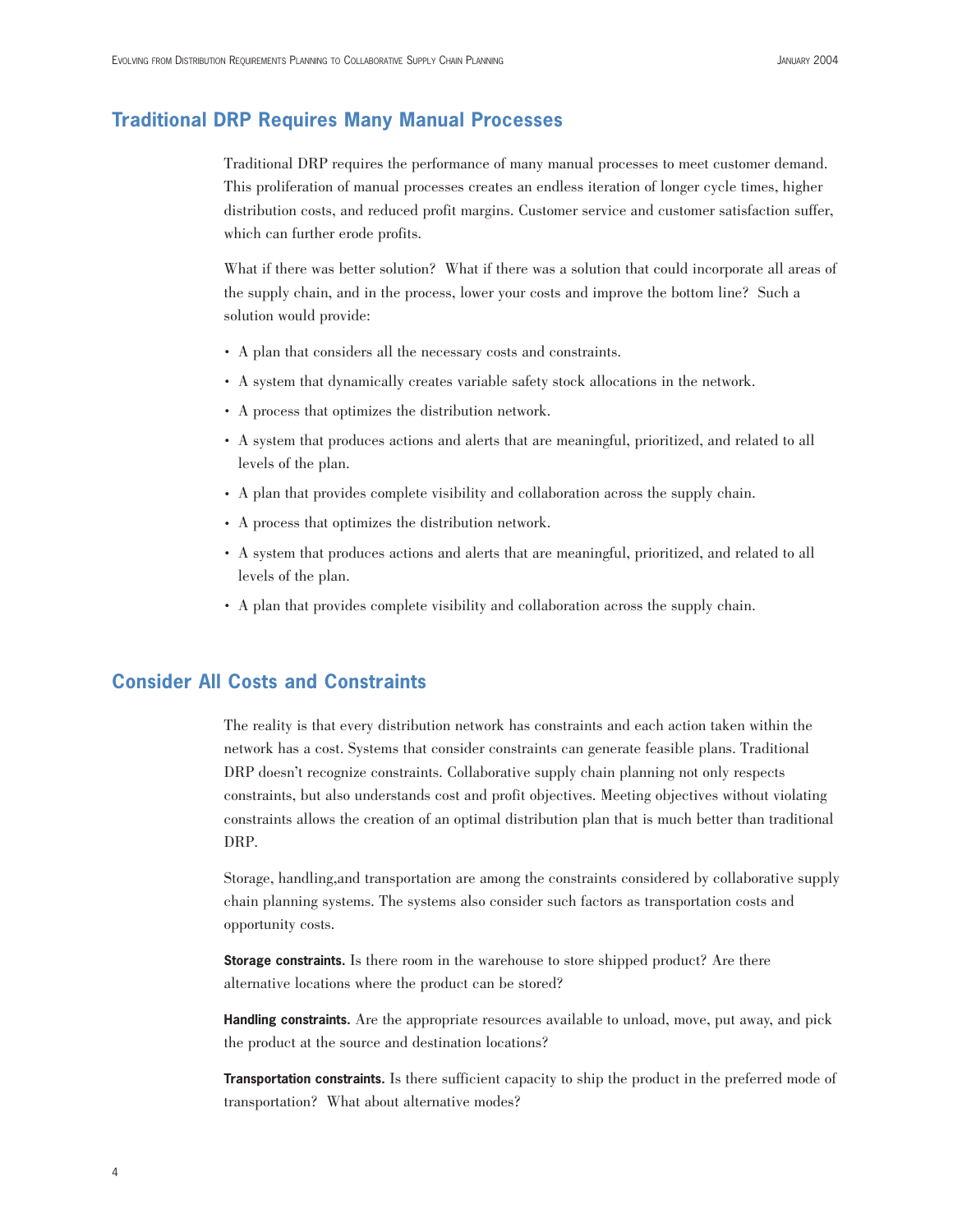**Transportation costs.** What is the cost of rail versus truck versus air shipment relative to profit objectives? Are full loads being taken advantage of? Can future shipments be pulled to maximize transportation utilization?

**Opportunity cost of production versus trans-shipment or substitution.** What is the cost trade-off to produce the product versus sourcing it from an alternative location or substituting it with an alternative product? Which scenario best meets company objectives?

Collaborative supply chain planning systems give your planners the flexibility to rapidly consider distribution alternatives. The systems respect relevant constraints and optimize final plans for cost and/or profit objectives. The results are improved service levels and lower costs.

# **Dynamic Safety Stock Networks**

For years, DRP systems have considered safety stock levels a fixed quantity. However, collaborative supply chain planning considers safety stock a dynamic variable quantity that should be changed through time to deliver a constant service level to customers. If the goal is to maintain a 98 percent service level, safety stock requirements will fluctuate based on overall demand and the expected variation in demand.

Traditional DRP systems also treat safety stock as the property of a given location or warehouse. Collaborative supply chain planning provides for established safety stock policies across a network of warehouses to reduce overall inventory levels. You can compare the carrying costs of inventory to the additional trans-shipment costs associated with establishing a safety stock network.

# **Optimized Deployments**

Collaborative supply chain planning optimizes deployment plans based on cost and profit objectives. If the goal is to minimize transportation costs, deployments will be pulled in to fully load the vehicles. If the goal is to minimize inventory investment, deployments will be delayed until the last possible period, and trucks can move partially loaded. The planner can review and adjust optimal plans with full knowledge of the cost and profit implications, making changes and updating plans in real time without waiting for a batch recalculation.

Collaborative supply chain planning also recognizes that the deployment network is dynamic. Sourcing relationships can vary based on customer priorities or unforeseen supply chain constraints. Planners need to see recommendations and understand the cost and profit implications of making "special" decisions. For example, the planner can accept a recommendation to substitute an upgraded product for a high-priority customer, or trans-ship inventory to circumvent a shortage caused by a damaged pallet of product at one warehouse.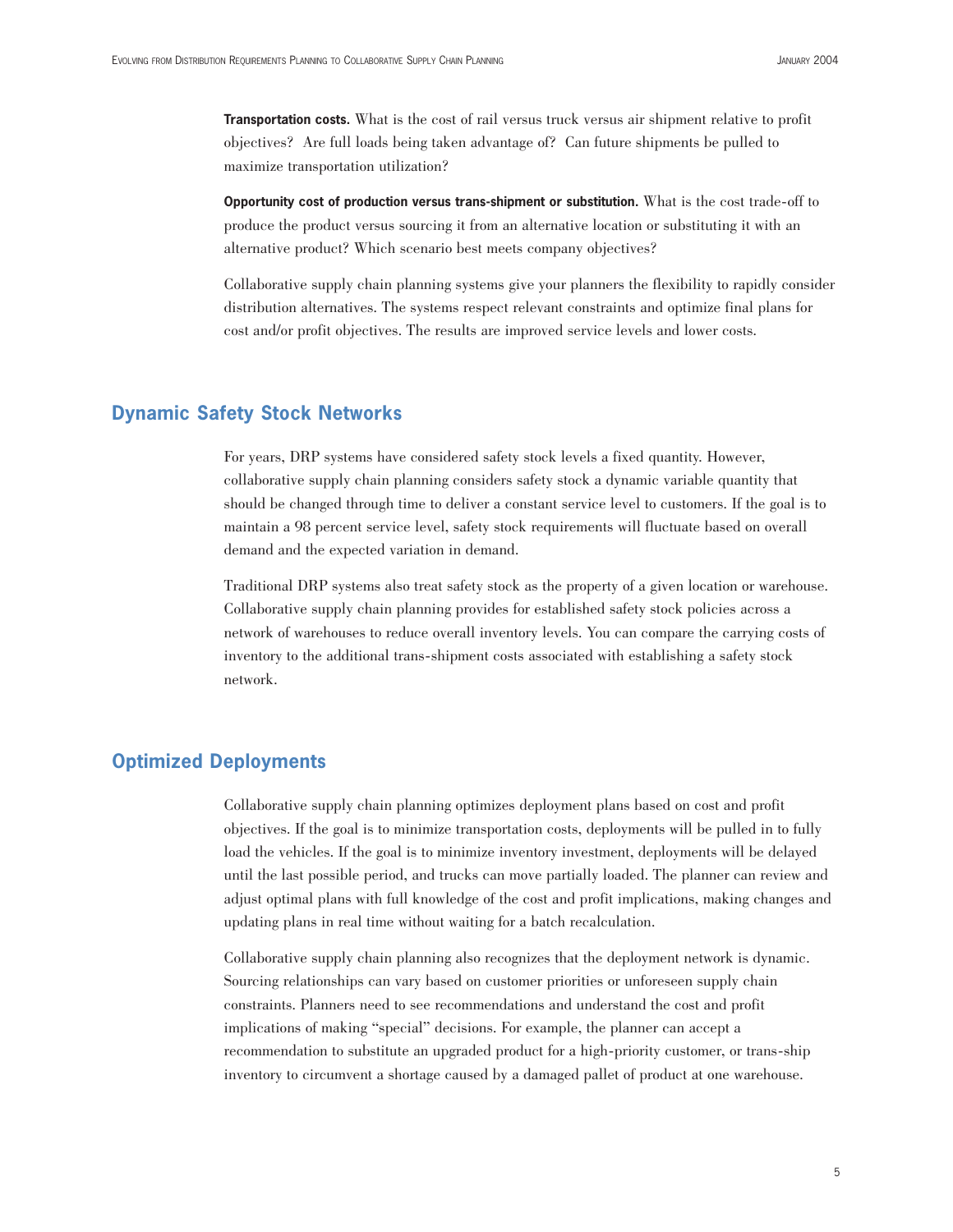# **Meaningful, Prioritized Alerts**

Collaborative supply chain planning provides meaningful, prioritized alerts that let planners solve the most critical problems first. "Multilevel pegging" provides instant visibility to the impact of problems both upstream and downstream. Planners can drill down directly from alert messages to get to the cause of the problem. They have rapid access to whatever information is necessary to solve problems.

With complex supply chains, there is usually more than one way to solve a problem. Alert messages generated to multiple planners are retracted as soon as the problem is solved. This minimizes thrashing in the plan and frees up planners to do meaningful work.

#### **Complete Visibility and Collaboration Across the Supply Chain**

Collaborative supply chain planning brings your suppliers, manufacturers, and customers into the distribution planning process. You can model partners outside the enterprise with just the level of detail required to make them an active participant in the planning process. Profiles of trust control access to information based on the level of the partnership in place.

Key customers can view plans, change orders, and forecasts, while you can limit suppliers to visibility of inventory on hand at selected warehouses with no update capabilities. Real-time alerts deliver action messages to internal and external parties. Web clients provide access to information via an internet browser. Extended business processes linked directly to partners' systems are supported using XML or EDI standards.

# **Conclusion**

DRP systems are outdated and ineffective when you use them to plan and schedule distribution of products. Traditional DRP systems cannot plan around constraints or optimize based on cost and profit objectives. They are not collaborative and cannot integrate the entire supply chain. As a result, they put your company at a competitive disadvantage because you cannot improve service and reduce costs.

PeopleSoft delivers collaborative supply chain planning with PeopleSoft Production and Distribution Planning, a module within the PeopleSoft Advanced Planning suite. Production and Distribution Planning can replace the DRP algorithms in PeopleSoft World, PeopleSoft EnterpriseOne, and PeopleSoft Enterprise with a constraint-based optimization tool enabled for collaboration. Production and Distribution Planning works in conjunction with other modules of the Advanced Planning suite, including Demand Planning, Demand Consensus, Order Promising, and Production Scheduling to deliver a comprehensive package for supply chain planning. These solutions can help your organization increase revenues, lower operating costs, improve asset utilization, and improve relationships with customers and suppliers.